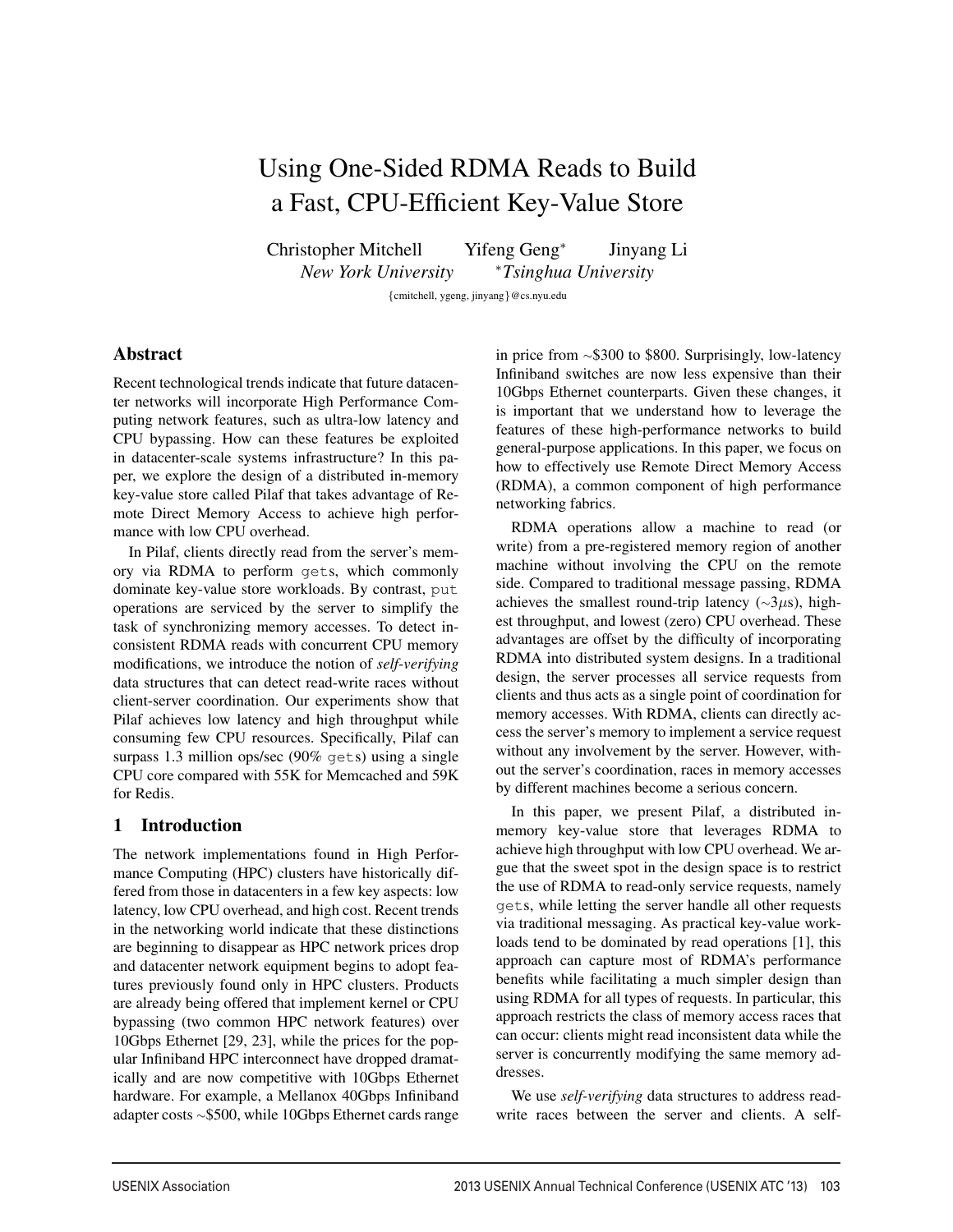verifying data structure consists of checksummed root data objects as well as pointers whose values include a checksum covering the referenced memory area. Starting from a set of root objects with known memory locations, clients are guaranteed to traverse a server's selfverifying data structure correctly, because the checksums can detect any inconsistencies that arise due to concurrent memory writes done by the server. When a race is detected, clients simply retry the operation.

Other projects have also used RDMA to enhance the performance of Memcached-like key-value stores [27, 13, 12]. In these designs, RDMA is treated simply as a means for accelerating standard message-passing. For example, each client sends a get request to the server which retrieves the corresponding key-value pair and directly stores it in the client's memory using RDMA. In contrast, in Pilaf, clients can process get requests without involving the server process at all, resulting in optimal (zero) CPU overhead. To the best of our knowledge, Pilaf is the first system design where clients can completely bypass the server's CPU for processing read requests.

We have implemented Pilaf on top of Infiniband, a popular HPC network interconnect. Our experiments on a cluster of machines equipped with 20Gbps Infiniband cards show that Pilaf achieves high performance with very low CPU overhead. In a workload consisting of 90% gets and 10% puts, Pilaf achieves 1.3 million ops/sec while utilizing only a single CPU core, compared to 55K for Memcached and 59K for Redis.

# 2 Opportunities and Challenges

This section gives an overview of RDMA and other HPC networking features and discusses how they might impact the design of distributed systems. Our discussion of the performance implications is based on Infiniband, a popular HPC interconnect.

Manufactured by Intel and Mellanox, Infiniband hardware provides 10, 20, or 40 Gbps of bandwidth in each direction. Applications running on top of Infiniband have several communication options:

- IP over Infiniband (IPoIB) emulates Ethernet over Infiniband. As with normal Ethernet, the kernel processes packets and copies data to application memory. IPoIB allows existing socket-based applications to run on Infiniband with no modification.
- Send/Recv Verbs provide user-level message exchange: these Verbs messages pass directly between user space applications and the network adapter, bypassing the kernel. Send/Recv Verbs are commonly referred to as two-sided operations since each Send operation requires a matching Recv operation at the remote process. Unlike

IPoIB, applications must be rewritten to use the Verbs API.

RDMA allows full remote CPU bypass by letting one machine directly read or write the memory of another machine without involving the remote CPU. Unlike Send/Recv Verbs, RDMA operations are one-sided, since an RDMA operation can complete without any knowledge of the remote process. RDMA is technically a type of Verbs message. In this paper, we use the term RDMA specifically to refer to RDMA Verbs and the phrase verb messages to refer to Send/Recv Verbs, both of which we use in reliable mode.

We note that Infiniband is not the only network to support RDMA and user-level networking. Similar features have recently been made available in 10 Gbps Ethernet environments. For example, both Myricom and Solarflare offer 10GE adapters that support kernel bypass, and Intel offers 10GE iWARP adapters capable of RDMA over Ethernet. Although it remains unclear which specific hardware proposal will dominate the datacenter market, one can realistically expect future datacenter networks to support some form of CPU bypassing.

## 2.1 Performance Benefits of RDMA

How fast and efficient is RDMA? How does its performance compare to alternatives such as verb messages or traditional kernel-based TCP/IP transport? We answer these questions by benchmarking the various Infiniband communication options.

Our experiments were run on a small cluster of machines equipped with Mellanox ConnectX-2 20Gbps Infiniband cards. For RDMA experiments, each client node performs RDMA reads on the server. For verb message experiments, each client node issues a request (as a verb message in reliable mode) to which the server responds immediately with a reply. The IPoIB and Ethernet experiments are similar except that we use TCP/IP for exchanging requests and replies. We vary the size of the RDMA read or the request message while fixing the reply size at 10 bytes.

Figure 1 shows the roundtrip latencies of different communication methods. For small operations (*<* 1024 bytes), a verb message exchange takes less than 10*µ*s, while the RTT of IPoIB or Ethernet is over 60 *µ*s. Our Infiniband switch imposes a lower delay than our Ethernet switch, but the IPoIB latency is similar to that of Ethernet, suggesting that packet processing through the kernel adds significant latency. RDMA achieves the lowest RTT (*∼*3*µ*s), half that of verb messages. This is because the request/reply pattern of traditional messaging involves two underlying Verbs exchanges. By contrast, an RDMA operation involves only one underlying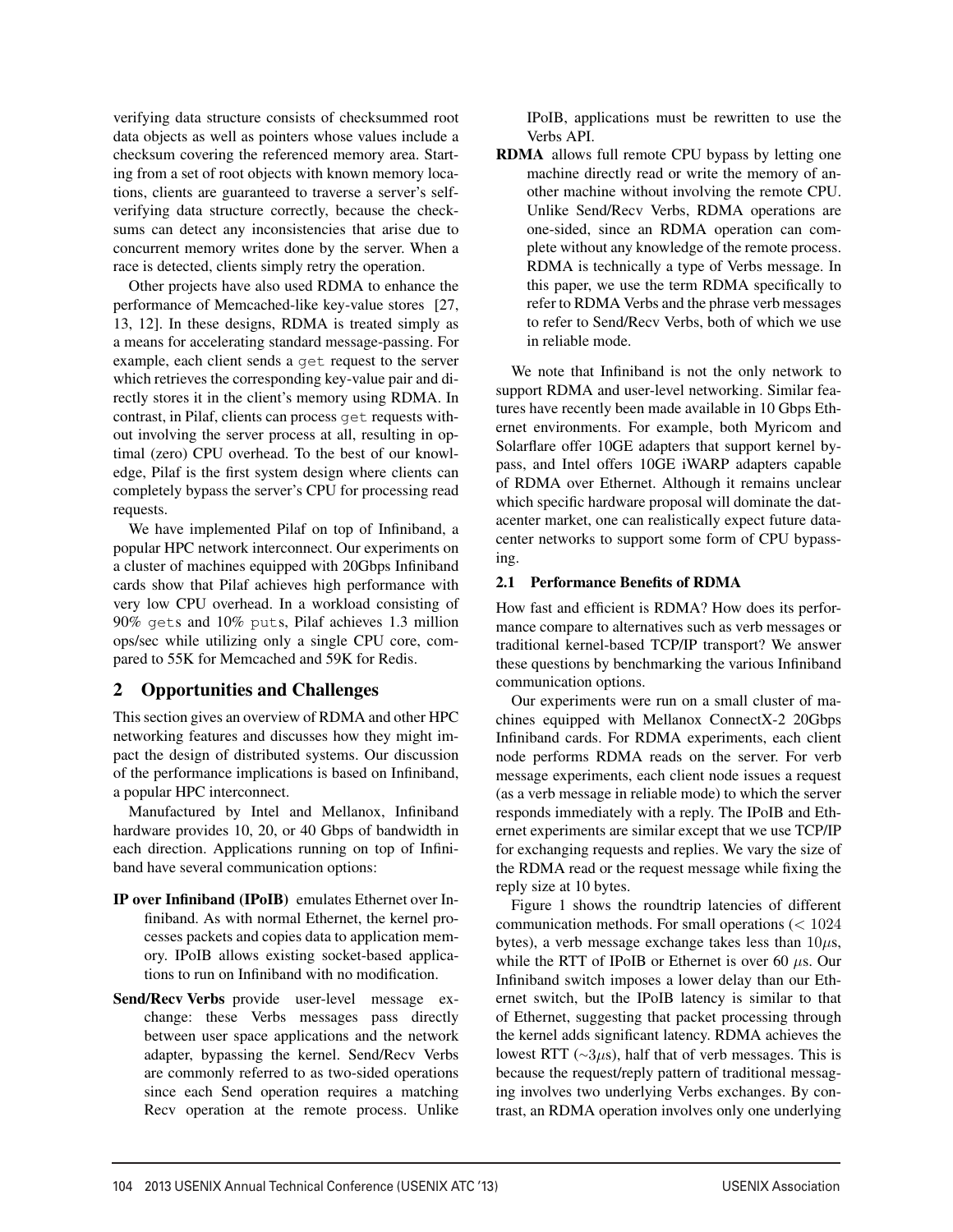Verbs exchange, thereby reducing the latency by up to half.



Figure 1: Median round-trip latency. The error bars depict 1% and 99% latency.



Figure 2: Server's network throughput under different communication methods.

|                  | Throughput (M ops/sec) |              |           |
|------------------|------------------------|--------------|-----------|
| <b>Transport</b> | 16-byte                | $1024$ -byte | 4096-byte |
| <b>RDMA</b>      | 2.449                  | 1.496        | 0.472     |
| Verbs Message    | 0.668                  | 0.668        | 0.464     |
| <b>IPoIB</b>     | 0.126                  | 0.122        | 0.028     |
| Ethernet (1Gbps) | 0.120                  | 0.068        | 0.029     |

Table 1: Throughput (in million operations/sec) for 16 byte, 1Kbyte and 4Kbyte operations.

Figure 2 shows the throughput (in Kbps) achieved by the server. Since different communication methods incur varying CPU overhead, we limit the server's CPU consumption to a single core (AMD Opteron 6272) in all experiments. In Figure 2, large operations (*>*1024 bytes) over all communication methods except IPoIB can saturate their respective network's peak throughput. For smaller operations, both RDMA and Verbs messages are able to saturate the Infiniband network card's capacity when running the server on a single CPU core. By contrast, kernel-based transports require more than one core to saturate the network card, hence the much lower throughputs achieved in IPoIB and Ethernet experiments.

RDMA not only incurs zero CPU overhead on the server, it also saturates the network card at the highest throughput. As shown in Table 1, a server can sustain 2.45 million operations/second with 16-byte RDMA reads. By contrast, the server can only achieve 0.668 million operations/sec when exchanging Verbs request/reply messages. There are two reason for this performance gap. First, each request/reply exchange uses two underlying Verbs messages compared to one in RDMA. Second, because there is less bookkeeping for RDMA, our network card can perform RDMA at a higher throughput (*∼*2.45 million reads) than sending (*∼*700K) or receiving (*∼*1.5 million) Verbs messages per second for short messages.

#### 2.2 Opportunities for System Builders

As we have seen, bypassing the kernel and CPU allows for reduced latency and CPU overhead. Of these two, CPU bypass via RDMA is particularly powerful in that it achieves the highest throughput while incurring zero CPU overhead. As future datacenter networks embrace RDMA, what will the implications be for the designs of distributed systems infrastructure such as distributed storage systems or computation frameworks? To better understand the ensuing opportunities and challenges, we have chosen to design a distributed key-value store to exploit RDMA. We decided to use the key-value store as a case study system because it is a popular infrastructural service with demanding performance requirements [20]. Key-value stores are also used as a building block for other more sophisticated storage systems (e.g. BigTable [2], Spanner [4], Cassandra [16]) or distributed computation frameworks (e.g. Piccolo [22]).

Our experience in exploring the design space for a key-value store leads to two observations, both of which are applicable to other distributed systems besides keyvalue stores.

High performance is feasible with fewer CPU resources. With traditional Ethernet-based distributed systems, the performance bottleneck is often the CPU despite the availability of multiple cores [19]. With kernel and CPU bypass, servers can saturate the network using many fewer cores. The improvement in CPU efficiency is particularly notable with RDMA, which potentially allows clients to process service requests without involving the server at all. Efficient CPU usage is crucial in datacenters, which often operate a shared environ-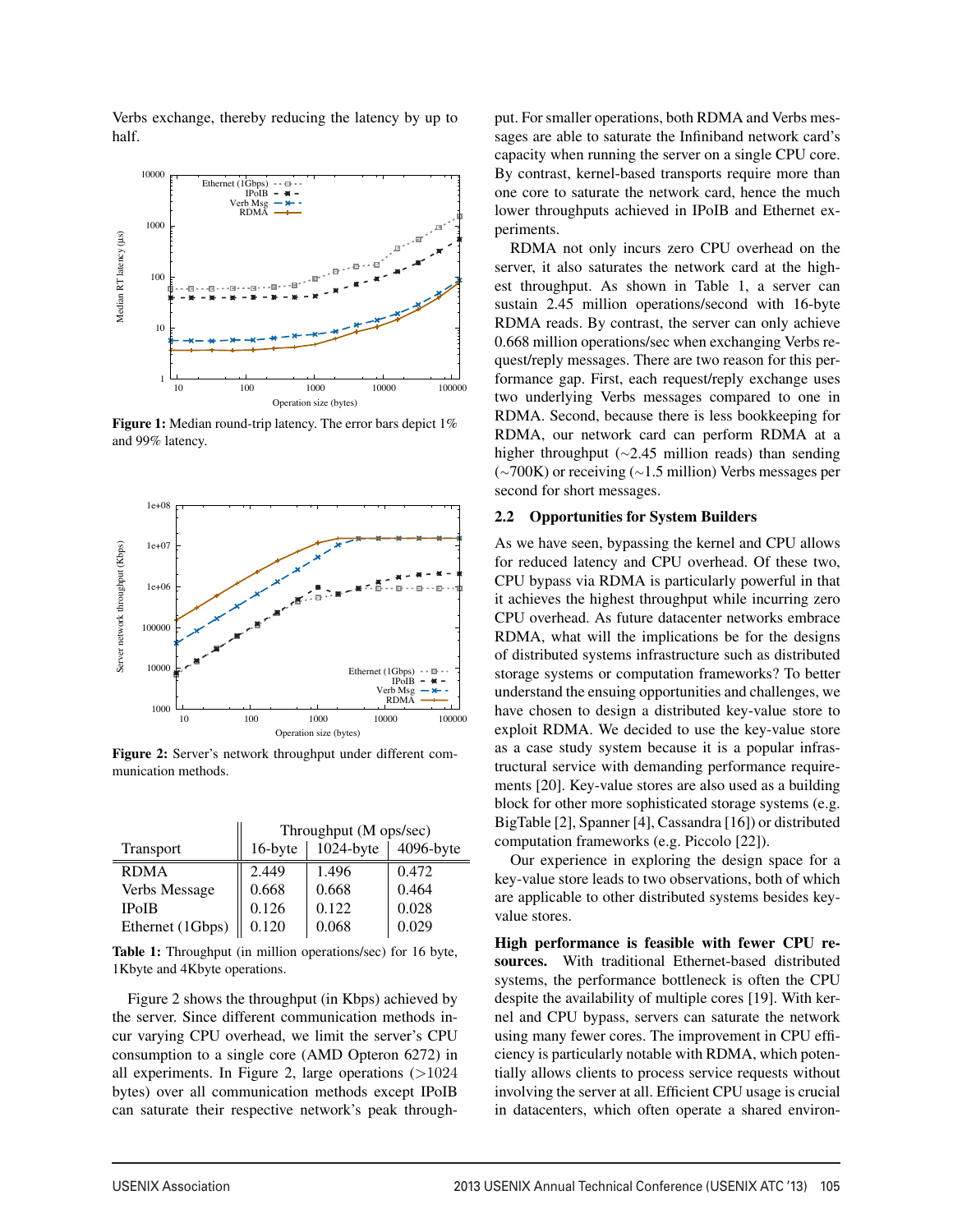ment by running multiple applications on a single machine [6]. With less CPU overhead, one can pack more applications onto each machine, use fewer machines, rely on wimpier cores [27] and yet achieve the same or better performance.

Multi-round operations are practical. Because the roundtrip latency on Ethernet is substantial, traditional systems designs aim to minimize the rounds of communications required to complete an operation. For example, existing key-value stores process each get or put operations in one roundtrip. With RDMA's ultralow latency, it becomes feasible to use multi-round protocols without adversely affecting end-to-end operation latency. In particular, each get operation in Pilaf requires at least two roundtrips.

Challenges. It is technically challenging to fully exploit RDMA's performance advantage in a system design. The common existing practice is to use RDMA to optimize verb message exchange [18, 13, 11]. Specifically, in order to send (or receive) a large message, a client first transmits some control information to the server using a verb message. The server then performs an RDMA read (or write) to the client to fetch (or store) the actual payload. This design maintains the traditional request/reply communication pattern, but does not fully exploit the benefits of RDMA since the overall latency and throughput is still bottlenecked by sending/receiving verb messages.

A more efficient system design is one in which all or a large fraction of the existing request/reply traffic is *replaced* (instead of supplemented) by RDMA operations. However, letting clients directly perform RDMA on the server's memory introduces serious synchronization problems: multiple concurrent RDMA accesses to the same server can cause races, and the server may also simultaneously perform local memory access that conflict with remote accesses. Unfortunately, there are limited hardware mechanisms for synchronizing multiple RDMA accesses, and no efficient capability at all for coordinating local and remote memory accesses.

# 3 Pilaf Design

This section traces the evolution of Pilaf's design up to its current form. We first motivate Pilaf's overall architecture, which processes write operations at the server and uses RDMA for read-only operations (Section 3.1). We then explain how clients perform gets using RDMA reads and discuss how Pilaf synchronizes clients' RDMA accesses with the server's local memory writes. Last, we describe the Cuckoo hashing optimization that reduces the number of required roundtrips in the worst case.

## 3.1 Overview

The most straightforward design would be to take a traditional key-value store and re-implement its messaging layer using verb messages instead of TCP sockets. However, this design fails to reap the benefits of RDMA, which has much lower latency and CPU overhead than verb messages. Therefore, our goal is to find a system design that can exploit one-sided RDMA operations without adding too much complexity.

A key-value store has two basic operations: *V ←*  $qet(K)$  and  $put(K, V)$ , where both the key K and value V are strings of arbitrary length. In our initial design iterations, we tried to use one-sided RDMA operations for both gets and puts. In other words, each client performs RDMA reads to implement gets and RDMA writes to implement puts.

We quickly discovered that using RDMA for all operations leads to complex and fragile designs. First, clients must synchronize their RDMA writes so as not to corrupt the server's memory. The Infiniband card supports atomic operations (such as compare-and-swap) on top of which one could build an explicit locking mechanism. However, locking over the network not only incurs a performance hit, but also introduces the complication of clients failing while holding a lock. Second, a put operation requires memory allocation to store key-value strings of arbitrary length; such memory management becomes unwieldy in the presence of remote writes. Having clients implement memory management remotely is expensive, with excessive locking and round-trips required. On the other hand, letting the server perform memory management introduces write-write races between the server and clients. Unfortunately, unlike synchronization among concurrent clients, there exists no efficient hardware mechanism to synchronize memory accesses initiated by the CPU and the network card. Last but not least, by making all operations transparent to the server, debugging becomes a painstaking, as race conditions involving remote accesses are much more difficult to find and reproduce than those involving local accesses.

Our first major design decision is to have the server handle all the write operations (i.e. put and remove) and have the clients implement read-only operations (i.e. get and contains) using one-sided RDMA reads. Since real-world workloads are skewed towards reads (e.g., Facebook reported read-to-write ratios ranging from 68%-99% for its active key-value stores [1]), this design captures most of the performance benefits of RDMA while drastically simplifying the problem of synchronization. In fact, the beauty of this design is that it incurs no write-write races, but only read-write races between RDMA reads and the server's local memory writes, Write-write races are the main source of design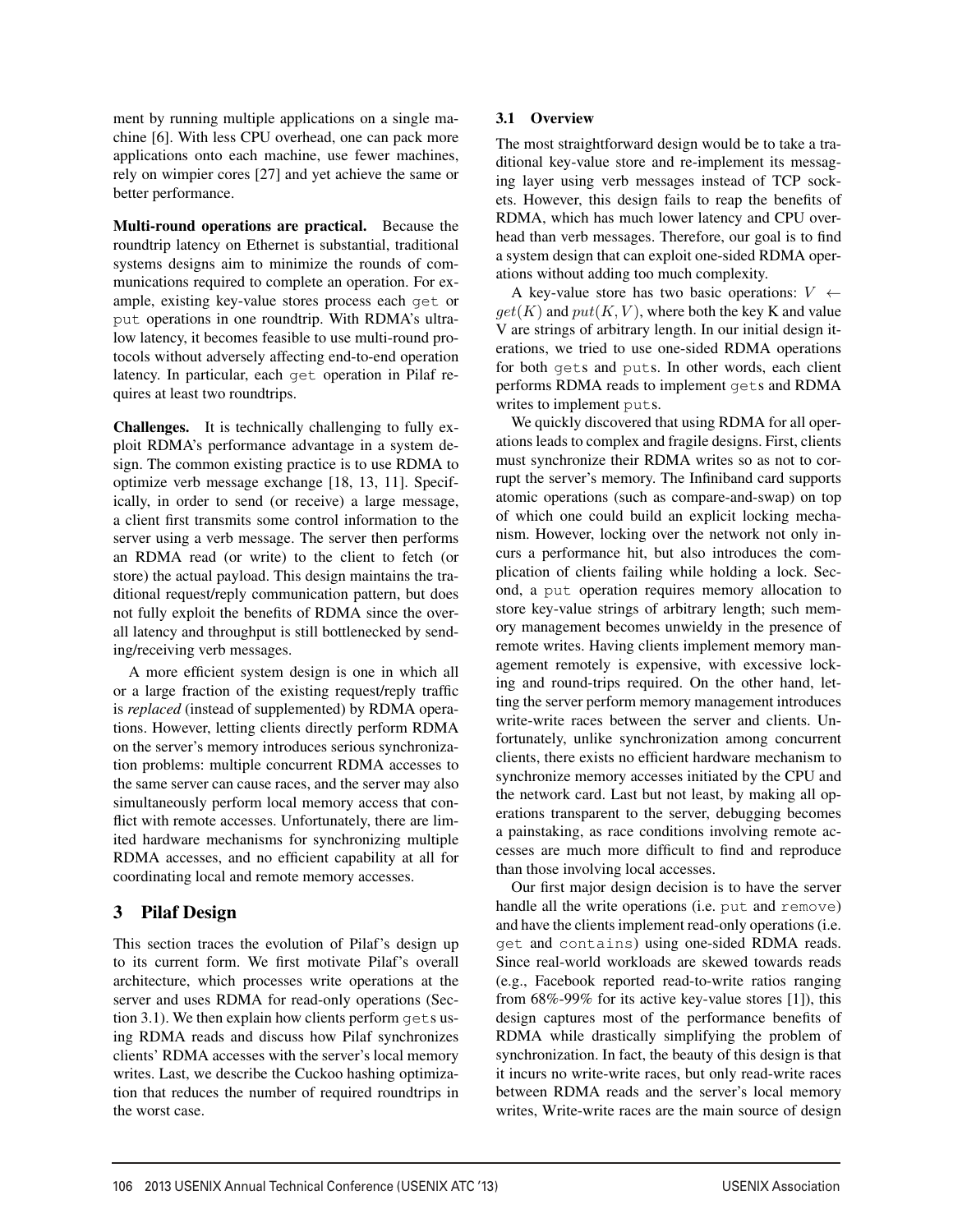complexities since they must be avoided at all costs to prevent memory corruption. In contrast, read-write races can be made harmless by detecting the presence of such races and re-trying the affected operation. Thus, no fragile and expensive locking protocol is needed.

Figure 3 shows Pilaf's overall architecture. Using verb messages, clients send all put requests to the server, which inserts them in its in-memory hashmap before sending the corresponding replies. By contrast, gets are transparent to the server in that the clients perform RDMA reads over multiple roundtrips to directly fetch data from the server's memory.

As in other key-value store designs [19, 24], the server asynchronously logs updates to its local disk.



Figure 3: Pilaf restricts the clients' use of RDMAs to readonly get operations and handles all puts at the server using verb messages.

## 3.2 Basic get Operation Using RDMA

We first explain how Pilaf performs gets without involving the server's CPU. We defer the challenge of coping with concurrent puts and gets to Section 3.3.

To allow RDMA reads, the server must expose its data structure for storing the hash table, as shown in Figure 4. There are two logical memory regions: an array of fixed size hash table entries and an extent area for storing the actual keys and values, which are strings of arbitrary length. The server registers both memory regions with the network card, and clients obtain the corresponding registration keys of these two memory regions (as well as the size of the hash table array) when they first establish a connection to the server. Subsequently, clients can issue RDMA requests to any memory address in these two regions by specifying the memory's registration key and an offset.

In the basic design, a client looks up a key in the hash table array using linear probing [25]. Each probe involves two RDMA reads. The first read fetches the hash table entry corresponding to the key. If the entry is currently filled (indicated by an in\_use bit), the client initiates a second RDMA read to fetch the actual key and value strings from the extent region according to

the address information stored in the corresponding hash table entry. The client checks whether the fetched key string matches the requested key. If so, the get operation finishes. Otherwise, the client continues with the next probe.



Figure 4: The memory layout of the Pilaf server's hash table. Two memory regions are used, one contains an array of fixed-size hash table entries, the other is an extent storing variable sized key-value extents. Clients perform get operations in two RDMA reads, first fetching a hash table entry, then using the address information in that entry to fetch the associated key-value string.

## 3.3 Coping with Read-Write Races

The Pilaf server handles all put operations. Thus, local memory writes performed by the server's CPU unavoidably create potential read-write races with concurrent RDMA reads done by clients. This is a challenge as there exists no efficient hardware mechanism to coordinate the CPU and the network card. To inhibit RDMA reads during a write, the server could resort to resetting all existing connections, or temporarily de-register memory regions with the network card. However, both mechanisms are far too expensive to be used for every put operations.

To implement a read operation, clients need to traverse the server's data structure. The traversal starts from a set of "root" objects with known memory locations and recursively follows pointers read previously. In the context of Pilaf, we can view each hash table entry as a "root" object which points to additional key-value information. Read-write races introduce the possibility that clients can traverse the server's data structure incorrectly.

Two scenarios can result in incorrect traversal. First, a root object can be corrupt. In Pilaf, this happens when the server modifies a hash table entry while a client is reading that entry. Consequently, the client will read a partially-modified or corrupt hash table entry, potentially causing it to read the key-value string from an invalid memory location. Second, a client's pointer reference can become invalid. For example, in Pilaf, the server may delete or modify an existing key/value pair while a client is holding a pointer reference to the old string from its first RDMA read of the hash table entry.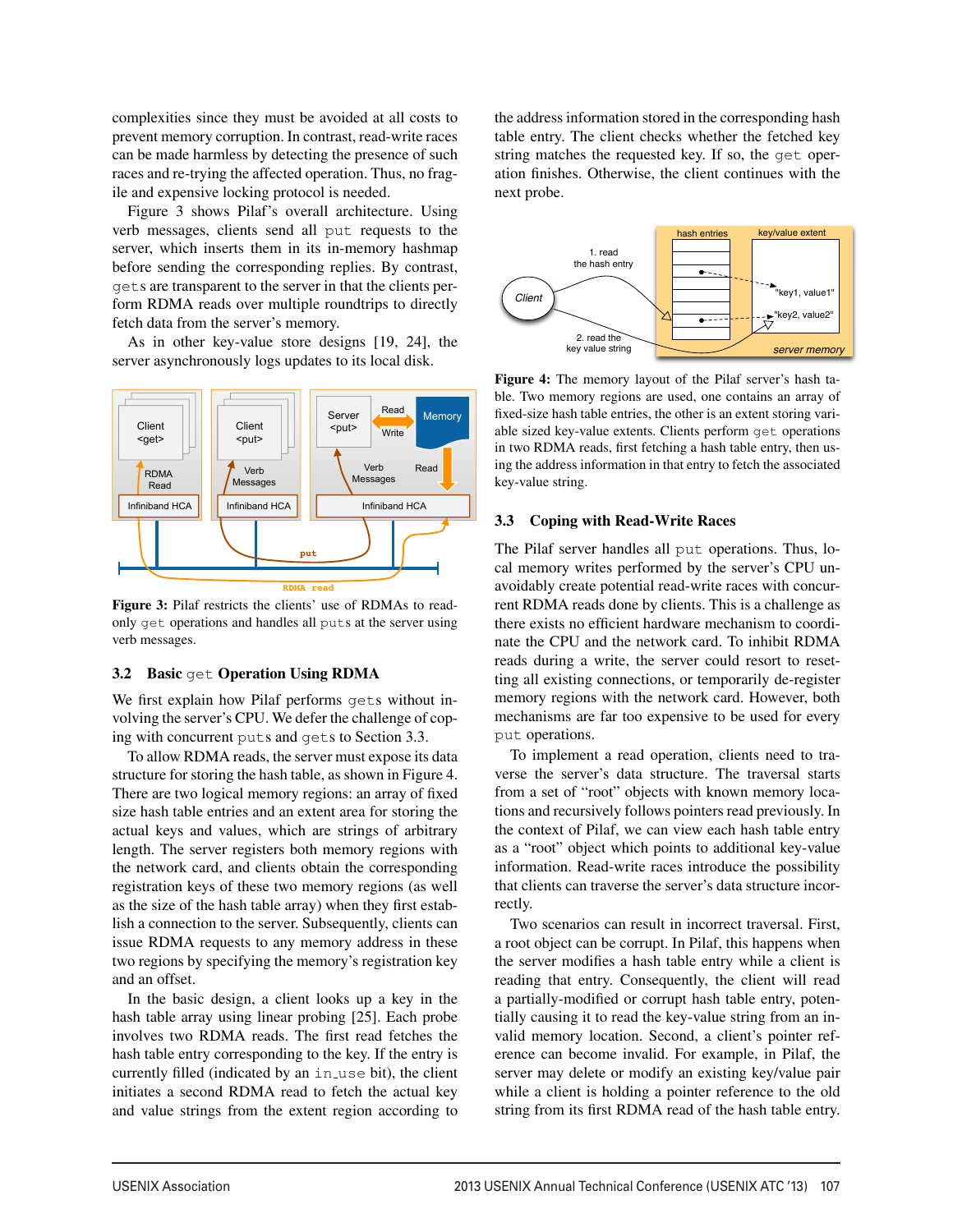Thus, during its second RDMA access, the client might read garbage or an incorrect key-value string.

To permit correct traversal in the face of read-write races, we introduce the notion of a *self-verifying* data structure by making both root objects and pointers selfverifying. For a root object, we append a checksum that covers the object's entire content. Thus, any ongoing modification on the root object result in a checksum failure. To make a pointer self-verifying, we store it as a tuple combining a memory location, the size of the memory chunk being referenced, and a checksum covering the content of the referenced memory. Therefore, a client can detect the inconsistency between a pointer's intended memory reference and the actual memory content. For example, if the server de-allocates the memory chunk being referenced and re-uses parts of it later while a client is still holding a pointer to it, the client will fail to verify the checksum when it retrieves the memory content using the pointer. Figure 5 shows Pilaf's selfverifying hash table. As a root object, each hash table entry contains a checksum covering the whole entry. The pointer stored in each hash table entry contains a checksum verifying the key-value string being referenced.

Self-verifying data structures ensure correct traversal starting from a set of known root object locations. On rare occasions, the server may need to change the root object locations. This can be accomplished correctly by having the server reset all its existing RDMA connections to clients to inhibit clients from reading stale root object locations. In Pilaf, whenever the server needs to resize its hash table array, it resets connections so that clients are prevented from performing RDMA reads until the resize is complete. They are allowed to reconnect once the resize operation is complete to obtain up-todate information about the location and size of the hash table array. Since hash table resizing is infrequent, there is a minimal performance penalty from resetting connections.

A self-verifying data structure allows clients to perform consistent reads in the face of concurrent writes. In addition, the Pilaf server uses a memory barrier to force any updates from the CPU cache to the main memory before replying to a put request. Doing so ensures that a subsequent get always reads the effect of any completed puts. As a result, Pilaf provides the strongest consistency semantics, i.e. linearizability [10].

## 3.4 Improving a Hash Table's Memory Efficiency

In the basic design, a client performs linear probing to look up a key in the server's hash table array. This simple hash scheme does not achieve a good tradeoff between memory efficiency and operation latency. For example, when the hash table is 60% full, the maximum number of probes required can be as high as 70. To achieve good



Figure 5: *Self-verifying* hash table structure. Each hash table entry is protected by a checksum. Each entry stores a selfverifying pointer (shown in shaded fields) which contains a checksum covering the memory area being referenced.

memory efficiency with fewer probes, Pilaf uses *n*-way Cuckoo hashing [21, 15]. This hashing scheme uses *n* orthogonal hash functions, and every key is either at one of *n* possible locations or absent. If all *n* possible locations for a new key are filled, the key is inserted anyway, kicking the resident key-value pair to one of that key's alternate locations. That operation may in turn kick out another pair, ad infinitum. The table is resized when a limit is reached on the number of kicks performed or when a cycle is detected.

The main challenge in using Cuckoo hashing for Pilaf lies in the process of moving an existing entry to a different hash table location. Ordinarily, bulk key movements such as resizing the hash table requires that the server reset all existing RDMA connections. This is not desirable, as the need to move a key occurs much more frequently than table resizing with Cuckoo hashing. Without resetting connections, there is the danger that a keyvalue pair might appear to be "lost" to the clients while the server is moving it to a new location. To address this issue, during a put operation the server first calculates the new locations of every affected key without actually moving the keys. Then, starting from the last affected key, the server shifts each key to its new location, thereby ensuring that a key is always stored in at one or two (instead of zero or one) hash table entries during movement.

We explored different parameter values for *n* and determined that 3-way Cuckoo hashing achieves the best memory efficiency with few hash entry traversals per read. As Figure 6 shows, at a fill ratio of 75%, the average and maximum number of probes in 3-way Cuckoo hashing is 1.6 and 3, compared to 2.5 and 213 respectively for linear probing.

## 4 Implementation

6

We implemented Pilaf in C++. Pilaf uses the libibverbs library from the OpenFabrics Alliance, which allows user-space processes to use verb messages and RDMA directly. The Pilaf server continuously polls the network card for new events, including the reception of verb messages or the completion of recently-sent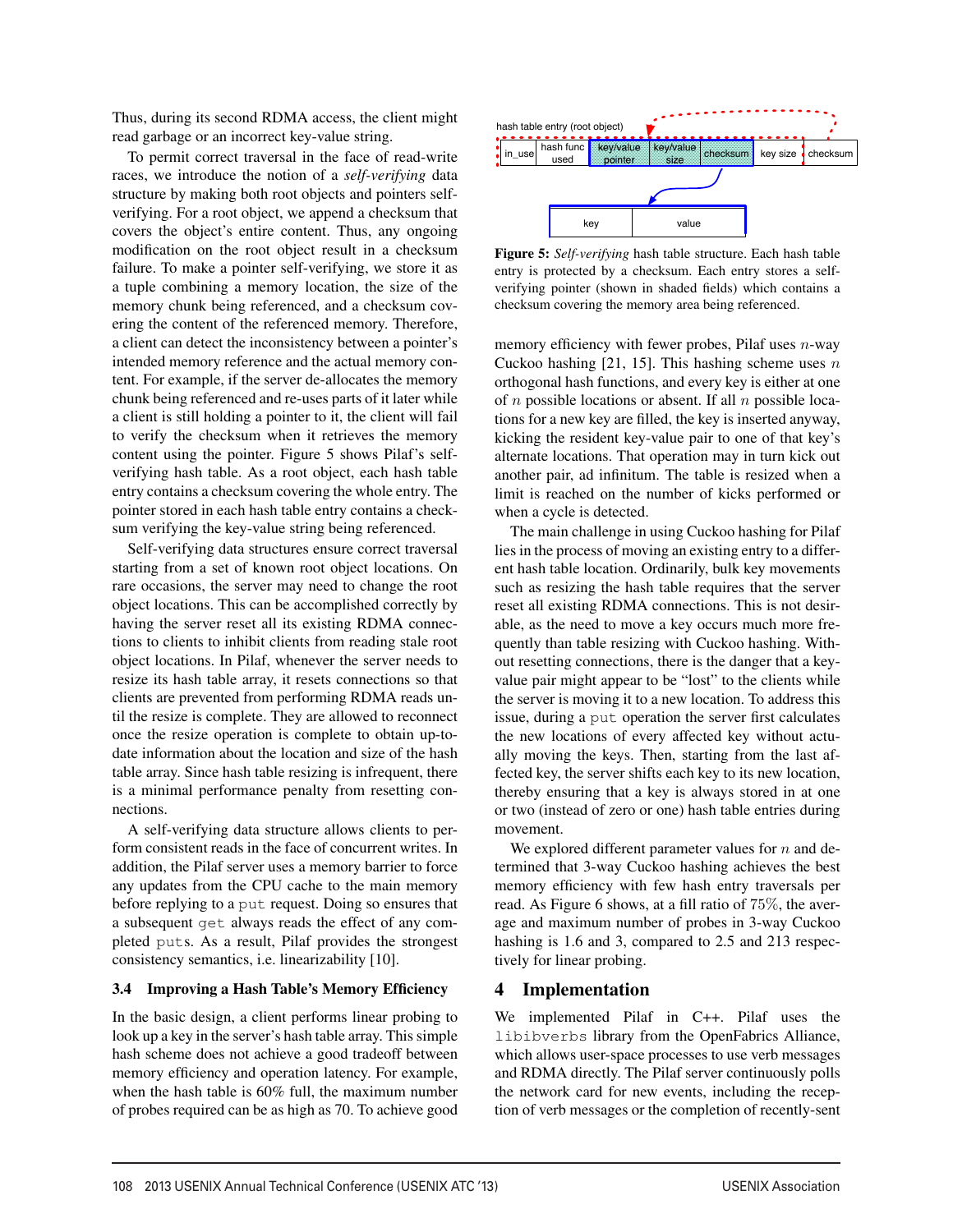

Figure 6: The average number of probes required during a key lookup in 3-way Cuckoo hashing and Linear probing. The error bars depict the median and maximum values.

RDMA operations or verb messages. Since Pilaf is able to saturate the network card's performance using a single thread, our implementation uses the same polling thread to process puts as well.

RDMA-Friendly Extents: The server must register a region of memory and gives clients the registration key for that memory before clients can perform RDMA on the region. This process is relatively expensive and should be made infrequent. Therefore, Pilaf allocates and registers a large contiguous address space for the key-value extents. We ported the mem5 memory management unit from SQLite to C++ to "malloc" and "free" strings in the key-value extents. Whenever the extents region becomes full, the server resets all existing connections, expands the extents, and then allows clients to re-connect and obtain new registration keys. As with hash table resizing, we expect and observe extents resizing to be an infrequent event.

Self-Verifying Data Structures: Our implementation uses CRC64 as the checksum scheme for our selfverifying data structures. CRCs are not effective for cryptographic verification. Instead, they were originally intended to detect random errors, making them ideal for our application. The ideal *n*-bit CRC will fail to detect 1 in 2*<sup>n</sup>* message collisions. Although 32-bit CRC is popular (e.g. for Ethernet and SATA checksums), we believe that CRC32 is insufficient for Pilaf. Every put incurs two CRC updates, one on the hash table entry and one on the key-value string. As will be shown in Section 5.2, Pilaf can process 663K puts per second. Therefore, up to 1.326 million CRCs may be calculated per second. Since each CRC32 incurs a collision with probability 1 in  $2^{32}$ , we expect a collision once every 3239 seconds (54 minutes). We find this rate to be unacceptably high. Using CRC64, we can expect a collision once

every  $1.35 * 10^{13}$  seconds, or once per 428 millenia.

CRC64 is fast. Our implementation consumes about a dozen CPU cycles for each checksummed byte, and incurs the same overhead as CRC32 when running on 64-bit CPUs.

Logging: By default, Pilaf server asynchronously logs all put and delete operations to the local disk, similar to the logging facility in other key-value stores including Redis [24], Masstree [19] and LevelDB [8]. Using a single solid state disk, Pilaf is able to log 663K (our peak put throughput) writes per second if the average key-value size is smaller than 500 bytes. Should one desire a high logging capacity, multiple SSDs must be used.

# 5 Evaluation

We evaluate the performance of Pilaf on our Infiniband cluster. The highlights of our results are the following:

- *•* Pilaf achieves high performance: its peak throughput reaches 1.3 million ops/sec. The end-to-end operation latency is very low with a 90-percentile latency of *<sup>∼</sup>*30*µ*s.
- *•* Pilaf is CPU-efficient. Even when running on a *single* CPU core, Pilaf is able to saturate the network hardware's capacity to achieve 1.3 million ops/sec. By comparison, Memcached and Redis achieve less than 60K ops/sec per CPU core, so they require at least 20*×* the CPU resource to match Pilaf's performance.
- *•* Self-verifying data structures are effective at detecting read-write races between the clients' RDMA operations and the server's local memory accesses.

## 5.1 Experimental setup

1

Hardware and configuration. Our experiments are run on a cluster of ten machines, each with two AMD or Intel processors and 32GB of memory. Each machine is equipped with a a Mellanox ConnectX-2 20 Gbps Infiniband HCA as well as an Intel gigabit Ethernet adapter. The machines run Ubuntu 12.10 with the OFED 3.2 Infiniband driver.

For each experiment, we run a server process on one physical machine, while the clients are distributed among the remaining machines to saturate the server. By default, we restrict the server process to run on one CPU core. For Ethernet experiments, we configure the kernel's network interrupt processing to trigger on the same core used by the server process.

We disable Pilaf's asynchronous logging in the experiments. With logging turned on, Pilaf incurs no measurable reduction in achieved throughput for key-value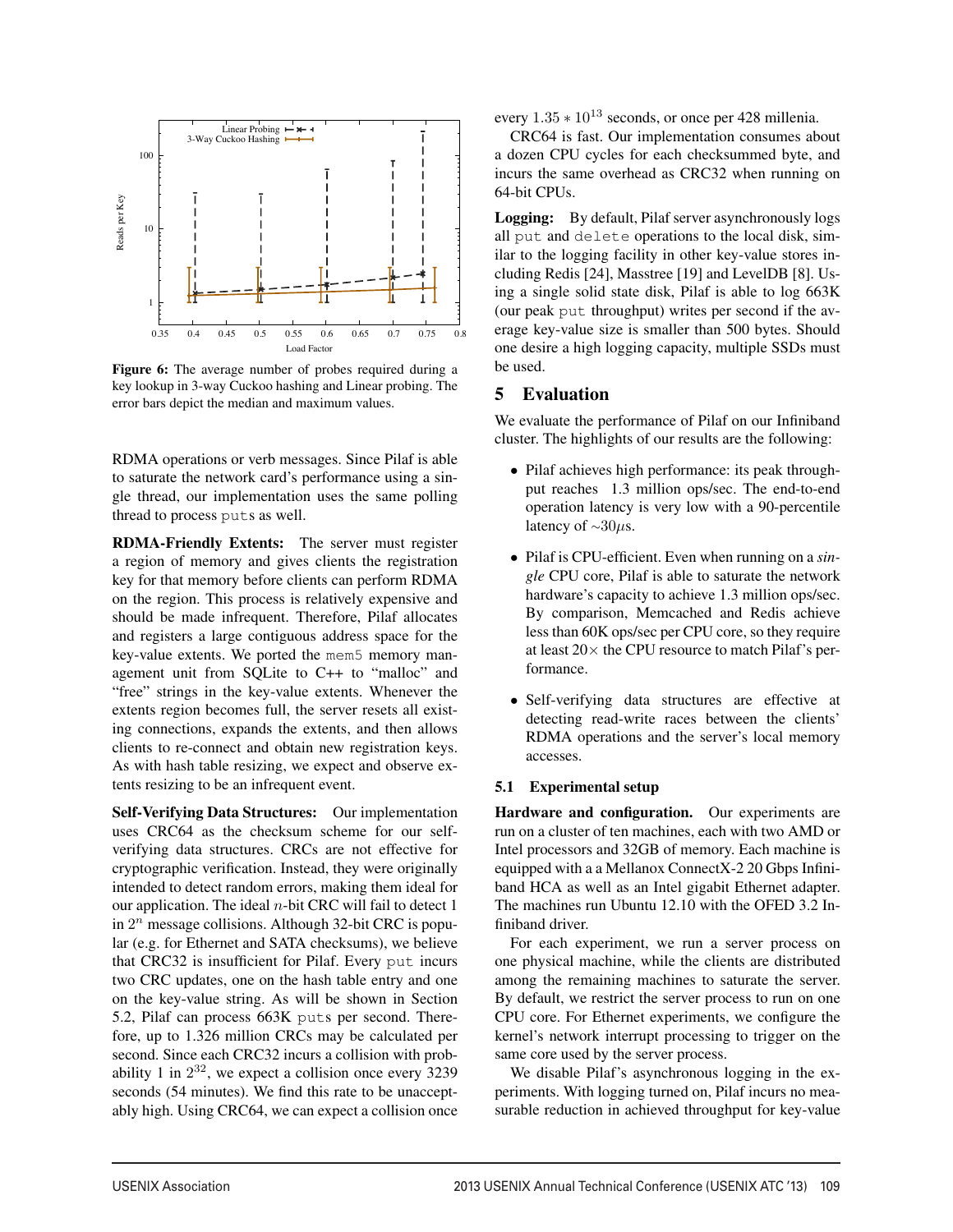sizes less than 500 bytes. With larger operations, the I/O bandwidth of the server's single local SSD becomes the bottleneck.

Workload. We use the YCSB [3] benchmark to generate our workloads. YCSB constructs key-value pairs with variable key and value lengths, modelled on the statistical properties of real-world workloads. Furthermore, with YCSB, the keys being accessed follow a long-tailed zipf distribution. The original YCSB software is written in Java. We ported it to C so that fewer client machines are required to saturate the server.

In all experiments, we vary the size of the value string from 16 to 4096 bytes while keeping the average key size at 23 bytes, the default value in YCSB. We use two mixed workloads, one consisting of 10% puts and 90% gets, the other 50% puts and 50% gets. Since Facebook has reported that most of their Memcached deployments are read-heavy [1], our mixed workloads give reasonable representations of real workloads.

Points of comparison. We compare Pilaf against Memcached [7] and Redis [24] (with logging disabled). Additionally, we also compare Pilaf to an alternative implementation of itself, which we refer to as Pilaf-VO (short for Pilaf using Verb messages Only). In Pilaf-VO, clients send all operations (including gets) to the server for processing via verb messages. The performance gap between Pilaf and Pilaf-VO demonstrates the importance of bypassing the CPU using RDMA.

## 5.2 Microbenchmarks

The microbenchmarks measure the throughput and latency of individual get and put operations.

Throughput: Figure 7 shows Pilaf's peak operation throughput, achieved with 40 concurrent clients. Pilaf can perform 1.28 million get and 663K put operations per second for small key-values. Of note is that Pilaf's high throughput is achieved using a single CPU core which saturate the Infiniband card's performance for in most cases.

Get operations via RDMA impose zero CPU overhead on the server. Furthermore, get operations also have the highest throughput. As shown in Table 1 (Section 2), the network card's achieved RDMA throughput is much higher than that of verb message, especially for small messages. In particular, the card can satisfy 2.45 million RDMA reads per second for small reads. Since each get requires at least two RDMA reads, the overall throughput is approximately half of the raw RDMA throughput at 1.28 million gets/sec. By contrast, the peak verb throughput is 667K request/reply pairs/sec for small messages, resulting in 667K ops/sec for puts.

For larger key-value pairs, the throughputs of get and put converge as they both approach the network bandwidth. For example, for 4096-byte key-values, Pilaf consumes 11.7Gbps of the 16Gbps data bandwidth supported by the network card. Interestingly, we find that when processing puts with large values, the Pilaf server becomes CPU-bound when using a single core. Specifically, for 1024-byte value size, Pilaf achieves 75.4% of its network-bound put throughput (500K ops/sec) with one core and 100% (663K ops/sec) with two cores.

We also measure the throughput of Pilaf-VO's get operation, which is processed by the server using verb messages instead of by the client using RDMA. As Figure 7 shows, the throughput of performing gets using verb messages is similar to that of puts and is much smaller than the throughput of gets done via RDMA for small key-value pairs.



Figure 7: Server throughput for put and get operations as the average value length is increased. All tests are performed with 40 connected clients.

Latency: Figure 8 shows the latency of get and put operations with 10 concurrent clients. With 10 concurrent clients performing operations as fast as possible, queuing effects are minimized. With 40 or more clients, the latency is mostly determined by queuing effects and thus is much higher. With a single client (not shown in the figure), the latency of get is slightly more than 2 RDMA roundtrips and is twice the latency of put. With more clients and thus more load, we found that the RDMA latency scales better than that of verb messages. For small gets, the average latency is  $12\mu s$ , while small puts take around 15*µ*s. For large key-values, the latencies of get and put are similar and both bounded by the packet transmission time.

## 5.3 Performance of self-verifying data structure

Pilaf uses a self-verifying hash table structure to detect read-write races during concurrent gets and puts. We expect such races to be rare in a normal workload. To artificially vary the conflict rate, we inject the maximum achievable get and put loads, simultaneously reading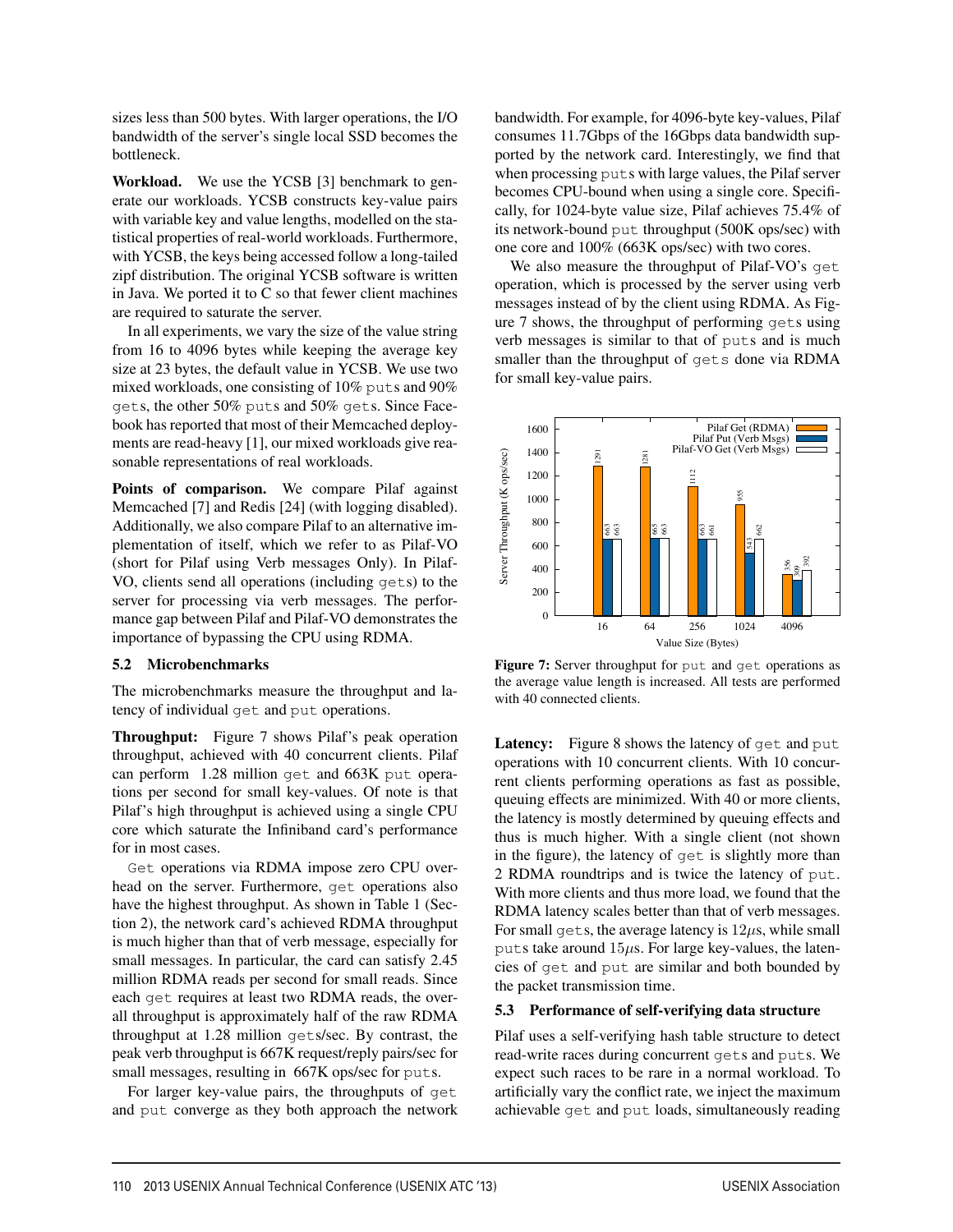

Figure 8: Average operation latency for put and get operations as the average value size increases. All tests are performed with 10 connected clients; though not pictured, we observe a linear relationship between the number of connected clients and latency due to queuing effects.

and writing a varying number of unique key-value pairs. Therefore, the probability of races increases as the gets and puts are restricted to fewer and fewer unique keys.

Figure 9 shows the probability of detecting a readwrite race as measured by the fraction of gets that need to be re-tried. The two lines in Figure 9 illustrate the probabilities of a retry due to a race when reading the hash table entry or when reading the key-value extent. As we can see, there is non-negligible race rate only when the hash table is extremely small. When the table contains more than 20,000 keys, the probability of racing is less than 0.01% even under peak put and get loads.



Figure 9: Percentage of re-reads of extents and hash table entries due to detected read-write races. We control the rate of conflicts by varying the number of unique keys being read or updated. The Pilaf server is operating under peak operation throughput.

#### 5.4 Pilaf versus Memcached and Redis

We compare Pilaf to two existing popular key-value systems, Memcached [7] and Redis [24]. Both systems are widely deployed in the industry, including Facebook [1], YouTube [5], and Instagram [14]. Memcached is commonly used as a database query cache or a web cache to speed up the server's generation of a result web page and improve throughput. Low operation latency is vital in such a usage scenario: the faster the key-value cache can fulfill each request, the faster a page involving many cache lookups can be returned to the client. High throughput and low CPU overhead are also crucial, since these properties allow more clients can be served with fewer server resources.

Because Memcached and Redis are written to use TCP sockets, we run them on our Infiniband network using IPoIB. It's important to note that we do not batch requests for any of the systems, unlike in [19].

In our experiments, the peak throughput of each system is achieved when running 40 concurrent client processes. We use two mixed workloads, one containing 90% gets and 10% puts and the other containing 50% gets and 50% puts.

Throughput Comparison: Figure 10 shows the achieved operation throughput using a single CPU core for various value sizes in a workload with 90% gets. We can see that the performance of Pilaf far exceeds that of Redis and Memcached running on top of IPoIB. For small operations (64-byte values) Pilaf achieves 1.3 million ops/sec compared to less than 60 Kops/sec for Memcached and Redis. Both Memcached and Redis are bottlenecked by the single CPU core and are unable to saturate the Infiniband card's performance. Because of the CPU bottleneck, their single core performance is the same when running on 1 Gbps Ethernet. We elided those numbers from Figure 10 for clarity.

The throughputs of Memcached and Redis can be scaled by devoting more CPU cores to each system. For example, both systems can saturate the 1Gbps Ethernet card when running on four CPU cores. We were not able to scale Memcached and Redis' performance on IPoIB using more CPU cores because the IPoIB driver is unable to spread network interrupts across multiple cores. Nevertheless, even if we optimistically assume perfect scaling, Memcached and Redis require 17*×* CPU cores to match the performance of Pilaf running on a single core for small key-values. In reality, these systems do not exhibit perfect scaling. For example, [19] reported a 11*×* throughput improvements for non-batched Memcached puts when scaling from 1 core to 16 cores.

When comparing against Pilaf-VO, we see that Pilaf also achieves substantially better throughput across all operation sizes. In particular, the throughput of Pilaf is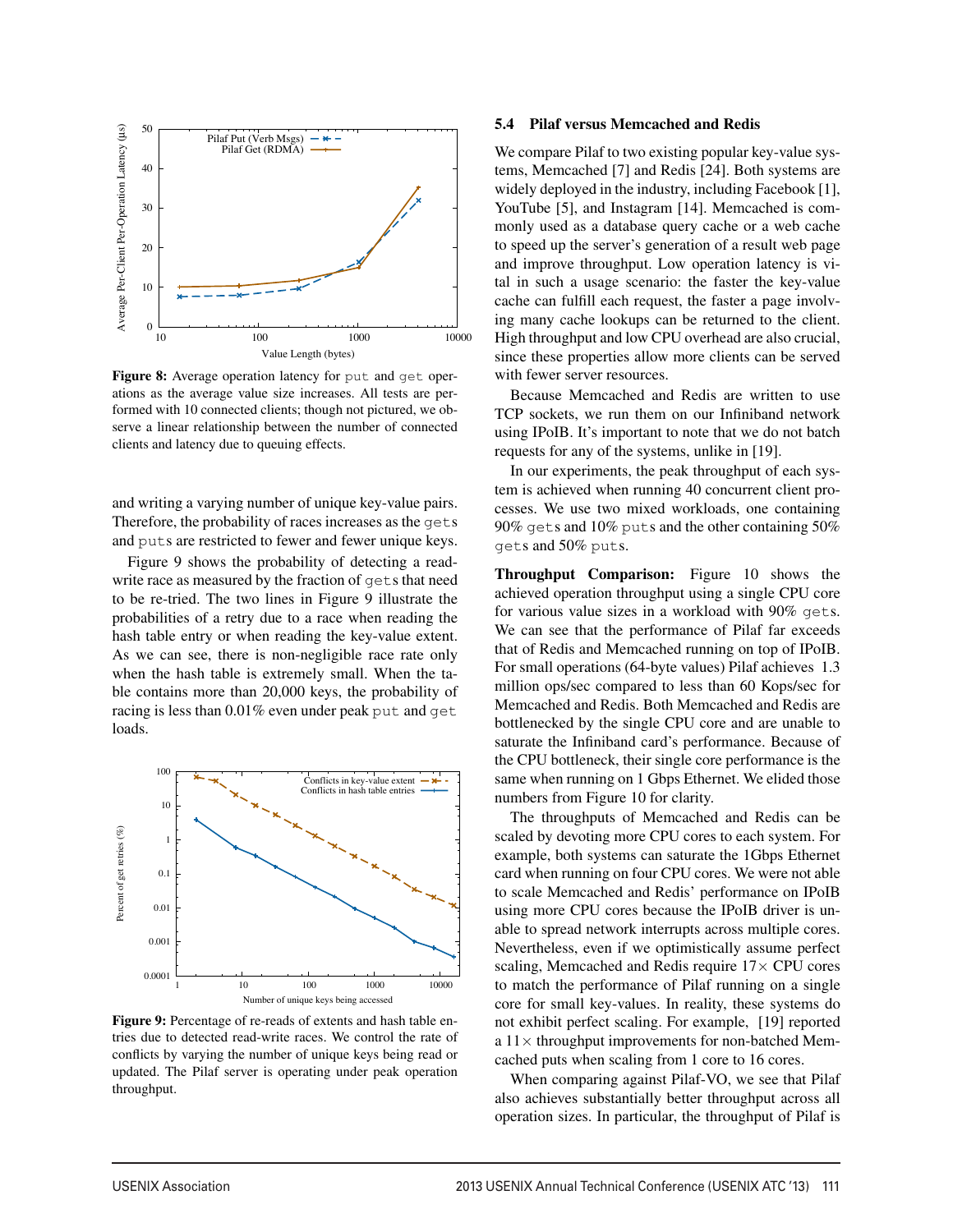

Figure 10: Throughput achieved on a single CPU core for Pilaf, Pilaf-VO, Redis, and Memcached.

 $2.1\times$  that of Pilaf-VO for 64-byte values and this performance advantage decreases to  $1.1 \times$  for 4096-byte values. The shrinking performance gap between Pilaf and Pilaf-VO for larger values reflects the increasingly dominant network transmission overhead for large messages.

Figure 10(b) shows the peak throughput of different systems in a second workload with 50% gets and 50% puts. Not surprisingly, the performance of Memcached and Redis are similar under both workloads.

We were surprised to see that Pilaf achieves identical and sometimes better throughput in the second workload compared to the first. Since RDMA-based get operation has much higher performance than verb messagebased put (Figure 7), we initially expected the second workload to achieve worse throughput since it contains a larger fraction of puts. On further investigation, we found that our Infiniband cards appear to be able to process verb messages and RDMA operations somewhat independently. Quantitatively, the card can reach *<sup>∼</sup>*80% of its peak RDMA throughput while *simultaneously* sending and receiving verb messages at *<sup>∼</sup>*95% of the peak verb throughput. This explains why the second workload has better throughput. For example, with 256-byte values, the first workload achieves 0.9 million gets/sec (80% of peak RDMA performance) and 0.1 million puts/sec (far less than the card's verb message sending capacity). By contrast, the second workload produces 0.65 million ops/sec for both get and put which represents 60% of the card's peak RDMA performance and 94% of the card's verb message performance. Thus, the second workload has a total throughput of 1.3 million ops/sec, better than that achieved by the first workload.

Latency: Figure 11 shows the cumulative probability distribution of operation latencies under different systems in the workload with 90% gets. The underlying experiments involved 10 concurrent clients issuing operations with 1024-byte values as fast as possible.

In Figure 11, Pilaf's median latency 15*µs* which is determined by the get operation latency. From the earlier experiments in Section 2 (Figure 1), we know the average RDMA roundtrip latency is 4*µs* for 1024-byte reads with a single client. With an average of 1.45 probes (each involving two RDMA reads) to find a particular key-value in a 65%-filled 3-way Cuckoo hash table, the ideal get latency would be 11.2 *µs*. The extra 4*µs* reflects the overhead in calculating CRCs on the clients' side plus the queuing effects incurred by having ten connected clients. The latency tail in Figure 11 is very short.

As expected, IPoIB also maintains lower latency than Ethernet for both Memcached and Redis. Median Ethernet latency is 209*µs* for Redis and 230*µs* for Memcached. Pilaf beats Redis' and Memcached's median Ethernet latency by 14*×*-15*×*, and their median IPoIB latency by 9*×*-11*×*. The experiments for Figure 11 involve ten clients connected to a single server. In these experiments, Pilaf-VO reaches 95% of its peak throughput, Memcached is at 75% of its maximum throughput, and Redis and Pilaf at half their peak throughput. Therefore, queuing effects are uneven for these systems in Figure 11. When tested under very light loads (e.g. a single client), Pilaf-VO and Pilaf have similar latency while Memcached and Redis running on IPoIB also have similar latency.

# 6 Related Work

There has been much work in the HPC community to exploit performance critical features like kernel and CPU bypassing. Many MPI implementations, e.g. MPICH/MVAPICH [17, 18] and OpenMPI [26], supports an Infiniband network layer, leveraging both verb messages and RDMA to reduce latency and increase bandwidth.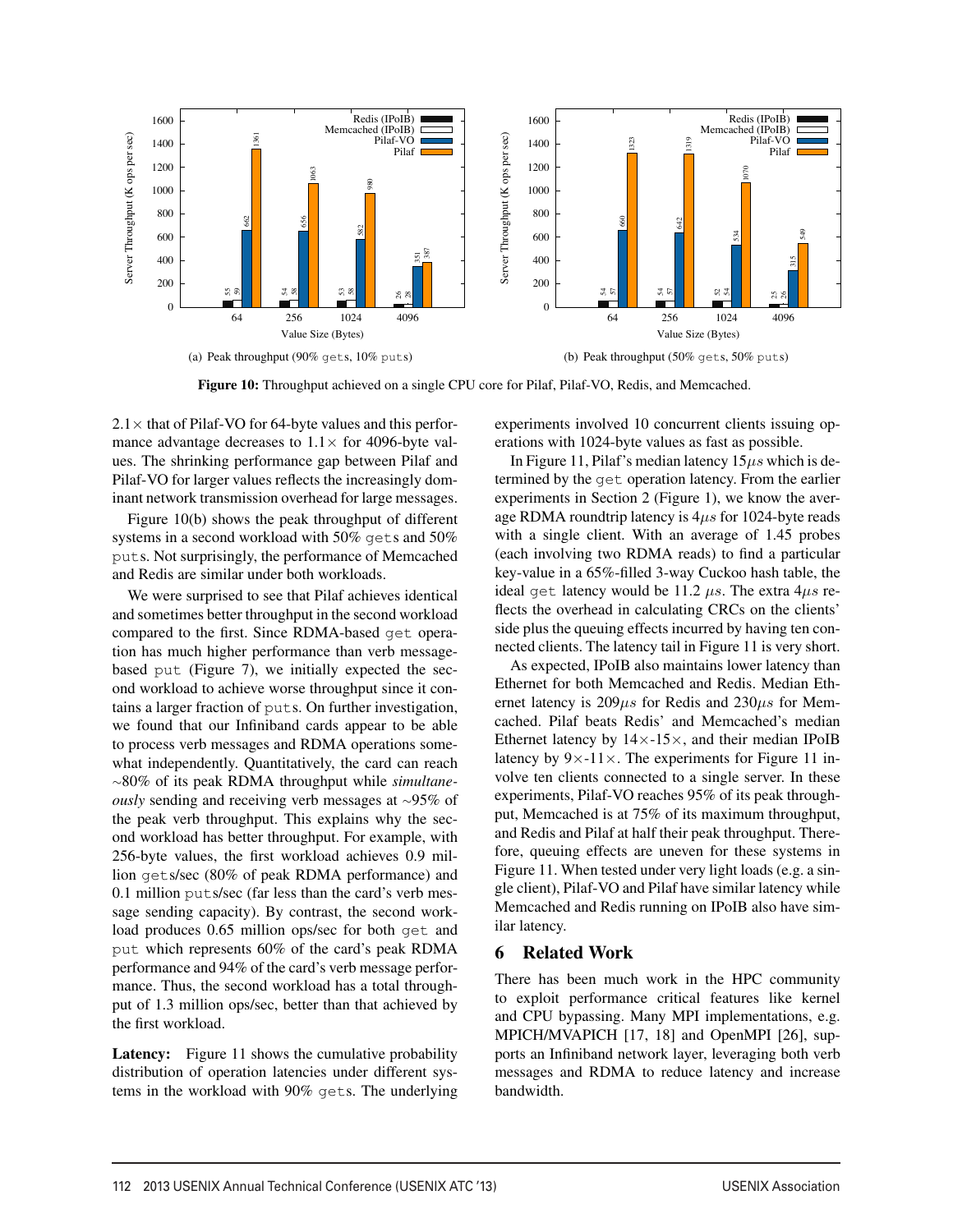

Figure 11: CDF of Pilaf latency compared with Memcached, Redis and Pilaf-VO in a workload consisting of 90% gets and 10% puts. The average value size is 1024 bytes. The experiments involved 10 clients.

RDMA as a powerful HPC networking feature has been recognized in the system community in several works. Due to the perceived cost of specialized HPC hardware, some have advocated software RDMA over traditional Ethernet. Soft-iWARP is a version of the iWARP protocol implemented entirely in software [28]; it reduces TCP latency by 5%-15% by minimizing data copying and limiting the number of context switches required. Another project later used soft-iWARP to realize a 20% reduction in per-get CPU load for Memcached without Infiniband hardware [27].

Many have leveraged RDMAs to improve the throughput and reduce the CPU overhead of existing networked systems such as PVFS distributed filesystem [30], NFS [9], Memcached [13, 12, 27], HBase [11]. All of these works port existing system designs to a modified networking backend which utilizes RDMA within traditional request/reply message exchange pattern. In other words, RDMAs are used as a supplement mechanism to optimize data transfers while verb or other messaging mechanisms are required before each RDMA to signal control information before the transfer. As an example, a client sends a verb message to instruct the server to perform an RDMA read (or write) to the client. When the server completes the RDMA operation, it replies with another verb message informing the client that the transfer is complete. This strategy uses RDMA effectively only for large messages since the throughput and CPU overhead of processing small messages are still bounded by the verb message performance. By contrast, our work aims to replace a large fraction of the request/reply message exchanges with RDMA reads by the clients, thereby significantly reducing the server's CPU overhead.

The three projects that implement Memcached over

RDMA on Infiniband [13, 12] or soft-iWARP [27] also adopt the usual combination of control messages plus RDMAs write to process gets and puts at the server. In [13], the client uses a verb message to send the server a local buffer address, which the server then copies data into using an RDMA write. Put operations also involve two verb messages and one RDMA read, wherein the client gives the server an address, from which the server pulls a key-value pair via RDMA read. Both put and get include short-operation optimizations that combine the data normally read or written via RDMA into one of the verb messages exchanged. Compared to Pilaf, this design achieves much lower throughput. Their reported performance in a Infiniband cluster similar to ours is 300 Kops/sec for small operations, significantly lower than that achieved by Pilaf (1.3 million ops/sec). The other Memcached over Infiniband project [12] combines Infiniband's Reliable Connection (RC, with guarantees similar to TCP) and Unreliable Datagram (UD, resembling UDP) modes. The resulting performance is also lower than achieved by Pilaf, despite running on a QDR Infiniband cluster which is twice as fast as ours (DDR).

# 7 Conclusion

As future datacenter networks move towards incorporating HPC network features, it is time to rethink networked system designs that can fully exploit powerful features like RDMA. We have demonstrated such a design by building a high-performance key-value store with very low CPU overhead. Pilaf replaces the usual request/rely messaging pattern for read-only operations by having the clients directly read from the server's memory using RDMA. It uses *self-verifying* data structures to detect read-write races in the face of concurrent RDMA reads done by the clients and the local memory accesses done by the server. Pilaf is able to achieve a peak throughput of over 1.35M read and 663K write operations per second from a single CPU core, outperforming existing systems running over Ethernet or IPoIB by more than an order of magnitude.

## Acknowledgements

Members of the NeWS group – Yang Zhang, Russell Power, and Aditya Dhananjay – gave valuable feedbacks that helped improve this work. Our special thanks go to Yang Zhang, who first suggested using CRCs to check for data inconsistency. Frank Dabek suggested useful experiments to evaluate Pilaf's self-verifying data structure. This work was partially supported by NSF Award CSR-1065114 and a Google Research Award. Yifeng Geng was supported by a Tsinghua visitor scholarship.

#### References

 $\overline{1}$ 

[1] ATIKOGLU, B., XU, Y., FRACHTENBERG, E., JIANG, S., Workload analysis of a large-scale